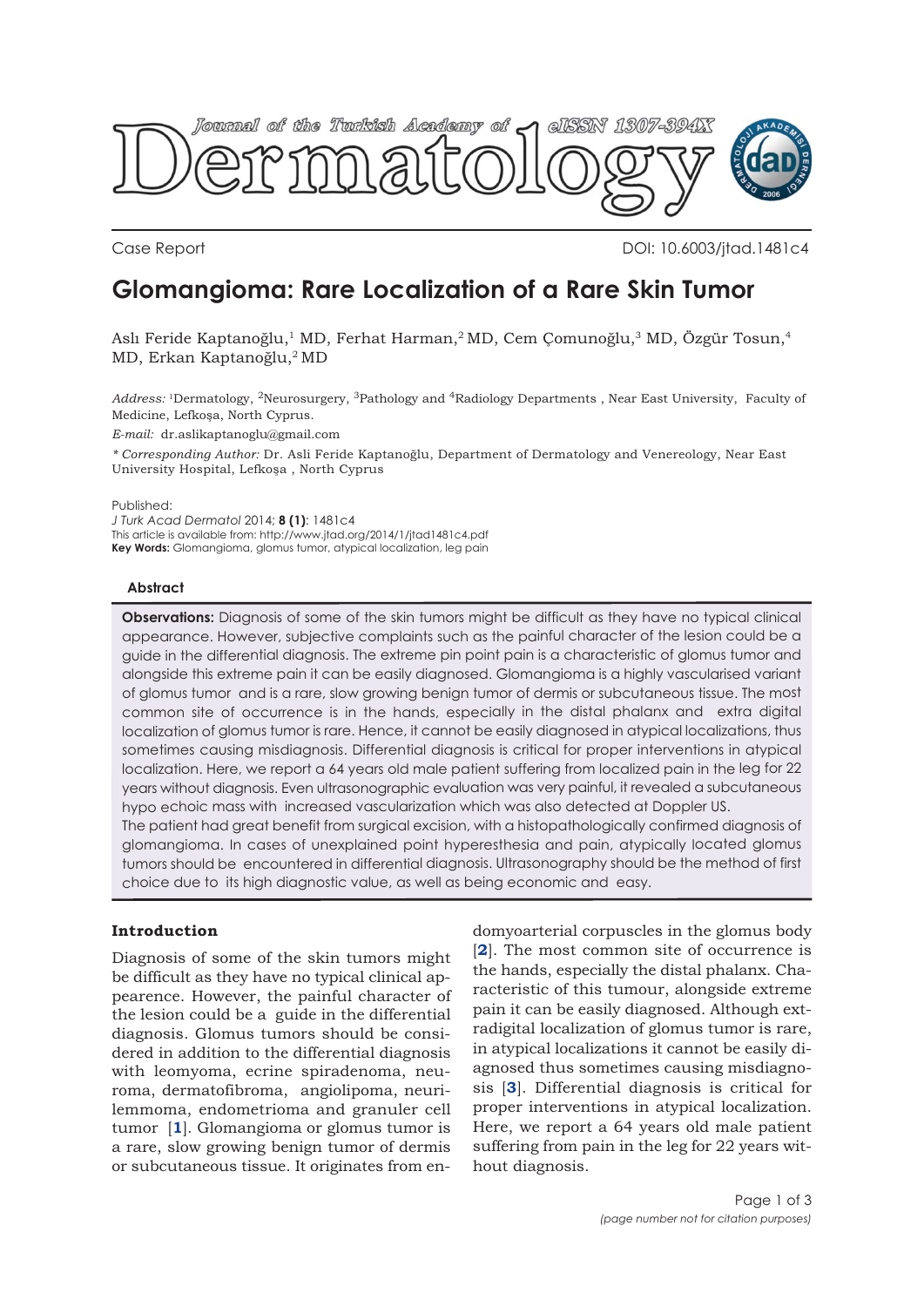#### **Case Report**

A sixty-four year-old male patient was admitted to neurosurgery department with right leg pain for 22 years. This serious pain was localized in the outer part of his left leg and was aggravated with touch. He was seen by different doctors for this pain, but did not receive any diagnosis. Since 2 years, the leg pain increased and became resistant to analgesics and intolerant to his clothes. His motor and sensory examination was found to be normal. His Straight Leg Raise (SLR) was negative. There was "point hyperesthesia" in a localized area. His physical examination was not compatible with the pathology in his spine. Dermatology consultation was required. The dermatological examination revealed normal appearance of skin over the allocated area (**Figure 1**). Palpitation was extremely painful and a subcutaneous mass was suspected. An ultrasonography (US) revealed a subcutaneous hypoechoic mass measuring 7x7 mm, and increased vascularization of mass was also detected at Doppler US. Surgical excision was performed by regional anesthesia. Macroscopically tumor was observed as a well circumscribed nodular lesion of brownish color. The pain completely disappeared after the operation. Histopathologically, dilated vascular spaces, some of them thick-walled, surrounded by uniform glomus cells were observed. Glomus cells had round nuclei and scant cytoplasm. Mitotic activity or cellular atypia were not present (**Figure 2**). The histopathologic diagnosis was compatible with glomangioma. There were no complications during or after the operation.

## **Discussion**

A glomangioma is typically a small, painful and cold-sensitive lesion occurring in the finger tips usually under the nail. It measures



**Figure 1.** Normal clinical appearance of the painful skin

usually 1 cm or less. The lesion was first described in 1812 as a painful subcutaneous nodule which worsens by changes in temperature and is cured by surgical removal [**4**]. These tumors arise from the glomus body, which is responsible for thermoregulatory function and is composed of glomus cells, which are closely related to the smooth muscle cell. Nerve fibers are usually present in the glomus tumor but do not correlate with painful or nonpainful symptomatology [**5**]. The solitary form is more common than the multiple type, representing 90% of all cases. A solitary glomus tumour is a pink or purple nodule with a classic triad of pain, cold sensitivity and point tenderness.

The glomangiomas are rare tumors. They are localized predominantly in the hands, particularly the fingers [**6**]. Extra digital localized glomus tumors are very rarely seen. The unusual locations have also been reported such as in the ankle, foot, knee, thigh hip, stomach, tongue, lung, sella, trachea, and vagina [**7, 8, 9, 10, 11**]. Glomangioma accounts for 1–2% of all soft tissue tumors [**5**]. Clinically, differential diagnosis of painful tumors of the skin such as eccrine spiradenoma and neuroma should be estimated. Histopathological examination has much value and regarded as gold standart in such lesions. Additionally, in histopathological examination, differential diagnosis should include glomangiosarcoma. Glomangiosarcomas are reported to have a size greater than 2 cm. In our case the maximum diameter was 0,7 cm. They are usually located subfacially or at visceral tissues. They contain mitotic figures, some of them atypical showing nuclear atypia. In our case, lesion was located



Figure 2. Uniform glomus cells surrounding dilated vascular spaces (H+E, x 100)